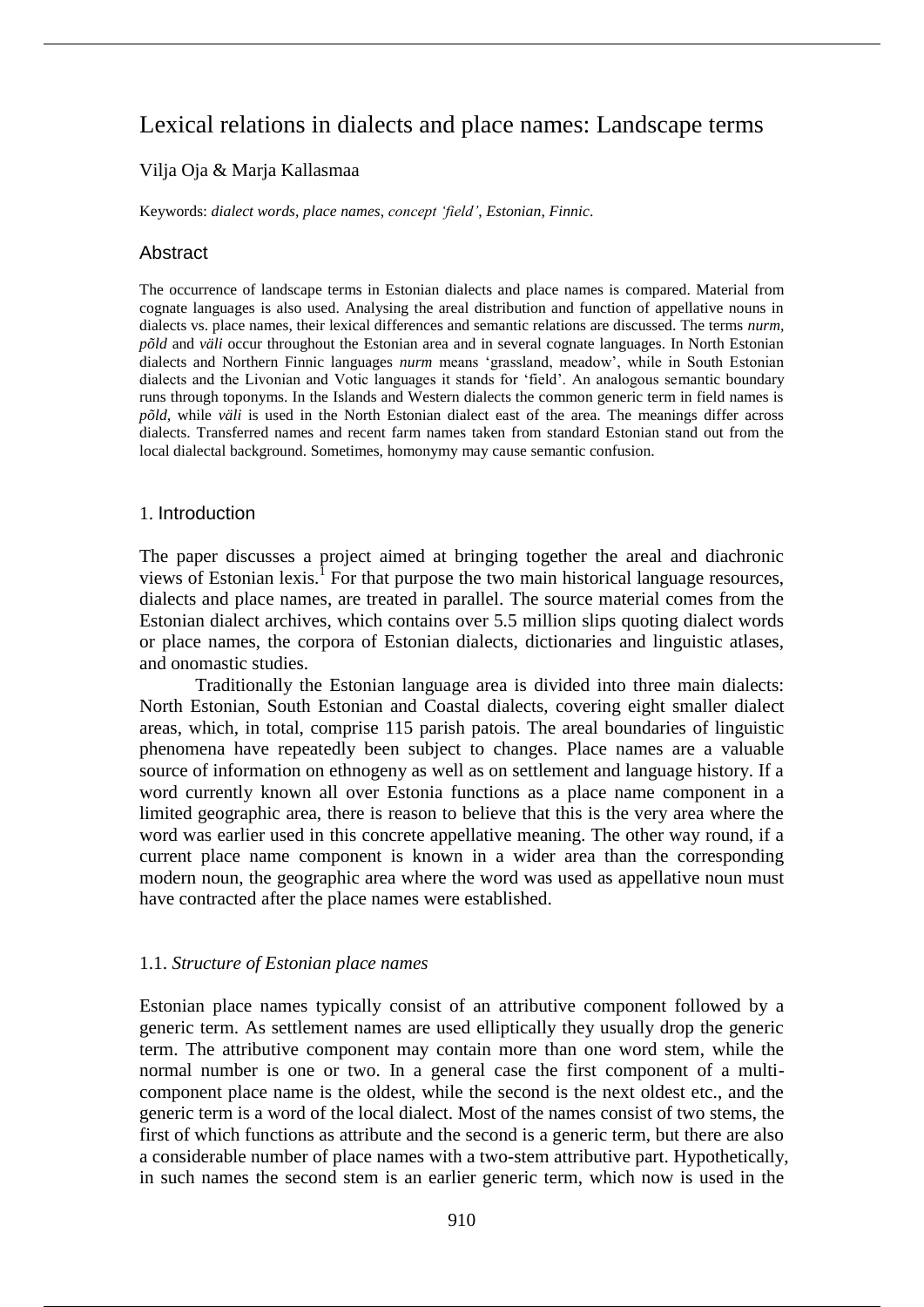genitive form, e.g. the village name *Saadjärve* < *Saadjärve küla* '*Saadjärve* village' originates in the name of Lake *Saadjärv*.

# 2. Place names and local dialects

Comparison of the areal distribution of a word with its occurrence in place names is often suggestive of the earlier use of the word. Our approach to place names is based on linguistically processed name resources analysed by the diachronic method. Estonian place names have been treated in several major regional studies (e.g. Ariste 1938, Kallasmaa 1996, 2000 and 2010, Kettunen 1955, Pall 1969 and 1977). However, as these are far from covering the whole language area the present project includes the synchronic approach and studies based thereon (Kallasmaa 2003, Saar 2008, Wieselgren 1951 and 1962). The problem is that such a synchronic typology (demonstrating, for example, the areal distribution of a name component) needs neither to differentiate between all possible layers of the name development nor to specify clearly the original area where the name component was used.

For example, in the 1920s–1930s the newly settled farms in Võrumaa (South-Eastern Estonia) used to be given North Estonian names such as, e.g. *Pärna* (< *pärn*  'lime', Võru dial. *lõhmuss* or *pähn*), *Männiku* (< *männik* 'pine grove', Võru dial. *pedästik*), *Nõmme* (< *nõmm* 'heath', Võru dial. *palo*), *Kase* (< *kask* 'birch', Võru dial. *kõiv*). This was due to the higher prestige of standard Estonian, which is based on the North Estonian dialect. As a result, the more recent farm names originating in standard Estonian are much more widespread in Võrumaa than the field names containing the same words in the attributive function, moreover, some of such farm names do not occur among the local traditional name material at all, not even as a name component (Saar 2008: 173).

Transferred names (names brought along by settlers from their previous place of residence) are evidence of resettlement. This complicates the correlating of the areas of occurrence of appellatives and toponyms as the emergence and spread of place names is closely connected with the emergence and spread of settlement, which may easily transfer names and even name types to places where these have no appellative counterparts and, thus, no prerequisites for natural emergence (Kiviniemi 1971: 58–130, Pall 1977: 190). The areal distribution of dialect features in place names enables researchers to ascertain the travelling routes and spread of cultural flows and, to a certain extent, of ethnic groups.

The following discussion addresses three terms denoting a field, grassland or meadow throughout the Estonian language area (see also Saareste 1924: 142−144). The focus lies on the areal distribution of the word and its meanings as well as on its semantic relations in Estonian dialects and place names, compared with the situation in cognate languages.

#### 2.1. *nurm*

*nurm* (genitive *nurme*) is one of the words whose use differs in common vs. proper names*.* As a place name component *nurm* occurs all over Estonia, but there is a clear difference between North and South Estonia. In North Estonian field names the word is rarely met, only as a component of secondary compound names. Neither does it function in the North Estonian area as a generic term in the nominative case, i.e. *nurm*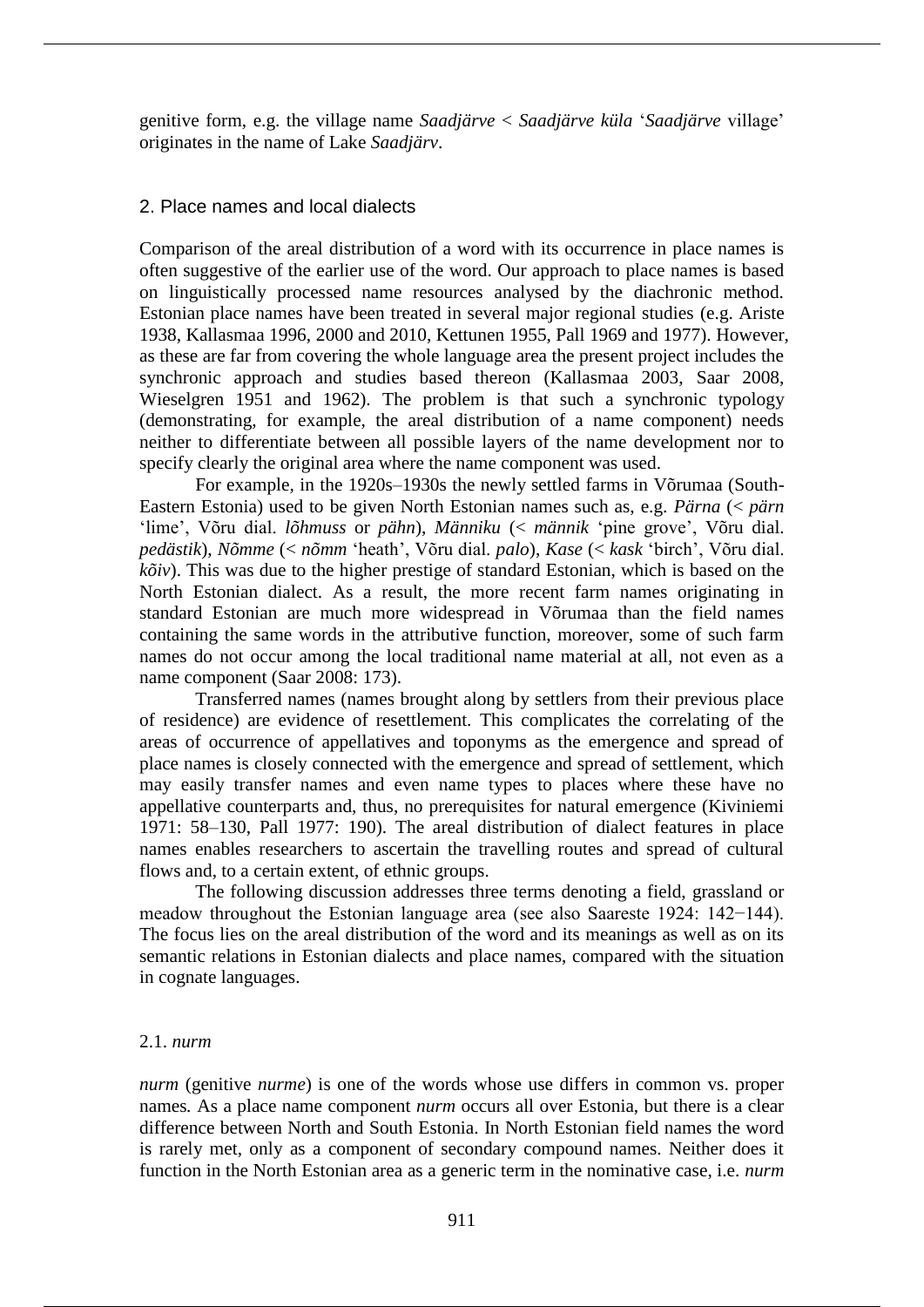is not the determinative here. In South Estonian place names, however, *nurm* is quite a normal generic term (see Pall 1977: 202–203). The difference results from dialectal background. In South Estonian dialects the word is actively used in the sense of 'field', whereas in North Estonian dialects it mainly means 'meadow, grassland' and is not frequently used. The general occurrence of the word in place names and dialect usage suggests that in the past it was probably known as an appellative noun throughout the whole language area. As the North Estonian appellative noun *nurm* gradually receded from use it also lost its function as a generic term in the local place names and became a final component of secondary names.

*nurm* is an old Finno-Ugric word known not only in the Finnic area but also in more distantly related languages and, as a Finnic loanword, in some Russian dialects (Kalima 1919: 173, SKES 403–404, UEW: 328, Vasmer 1986 3: 90). Semantically the word divides the Finnic area in two parts: in Finnish, Karelian, Vepsian and Ingrian it refers to a natural grassland, meadow or just an open field, like in North Estonian dialects, whereas in Votic and Livonian it mainly means 'field', like in South Estonian dialects (SSA 2: 242–243). In Karelian, Vepsian and a few East Finnish dialects *nurmi* is a straightforward term for hayfield or meadow (see Kettunen 1940, map 170, Oja 2004). In Finland names of the lakes *Nurmijärvi* and *Nurmesjärvi* and the river *Nurmijoki*, which derive from the word *nurmi* 'grassland', have been pointed out as sources for Finnish settlement names (Paikkala 2007: 295–296).

#### 2.2. *põld*

In standard Estonian and many North Estonian dialects arable land is called *põld*  (genitive *põllu*). The same word is used (in South Estonian dialects mainly) for crop, harvest, and in some places, for a plot of land. The occurrence of the word in Estonian place names seems, at first sight, slightly surprising: In Northern Tartumaa there are only three names with *põld* as generic term, whereas in the field names of Saaremaa and the Western dialect area its generic function is absolutely common, the word running second among the most frequent generic terms used in the field names of Saaremaa (Kallasmaa 2000: 117). As the first component in place names the word *põld* is also widespread mainly in the western Estonian islands and the northern coast, where the soil is poor in humus and thus not too fertile. The reason may be that the poor and scarce arable land characteristic of the area served more attention than the better fields elsewhere.

The Germanic loanword *pelto*, *põld* etc. is used in most of the Finnic languages in the meaning of 'field, open ground' (< Gmc. *\*felþo* 'field'). It has been believed that Proto-Finnic could originally borrow the word in the meaning of 'open land, grassland etc.' (SKES 516, SSA 2: 334). In some Finnish areas *pelto* also refers to a part of a field or a confined area. Karelian dialects use the word for arable fields or meadows, but also, similarly to the South Estonian dialects, for field crop (KKS 4: 198). Finnish place names in general have *pelto* as a common and the most frequent second component. Most of the occurrences concern farm names, but about two-fifths of the total number of such place names refer to fields or meadows (Paikkala 2007: 325).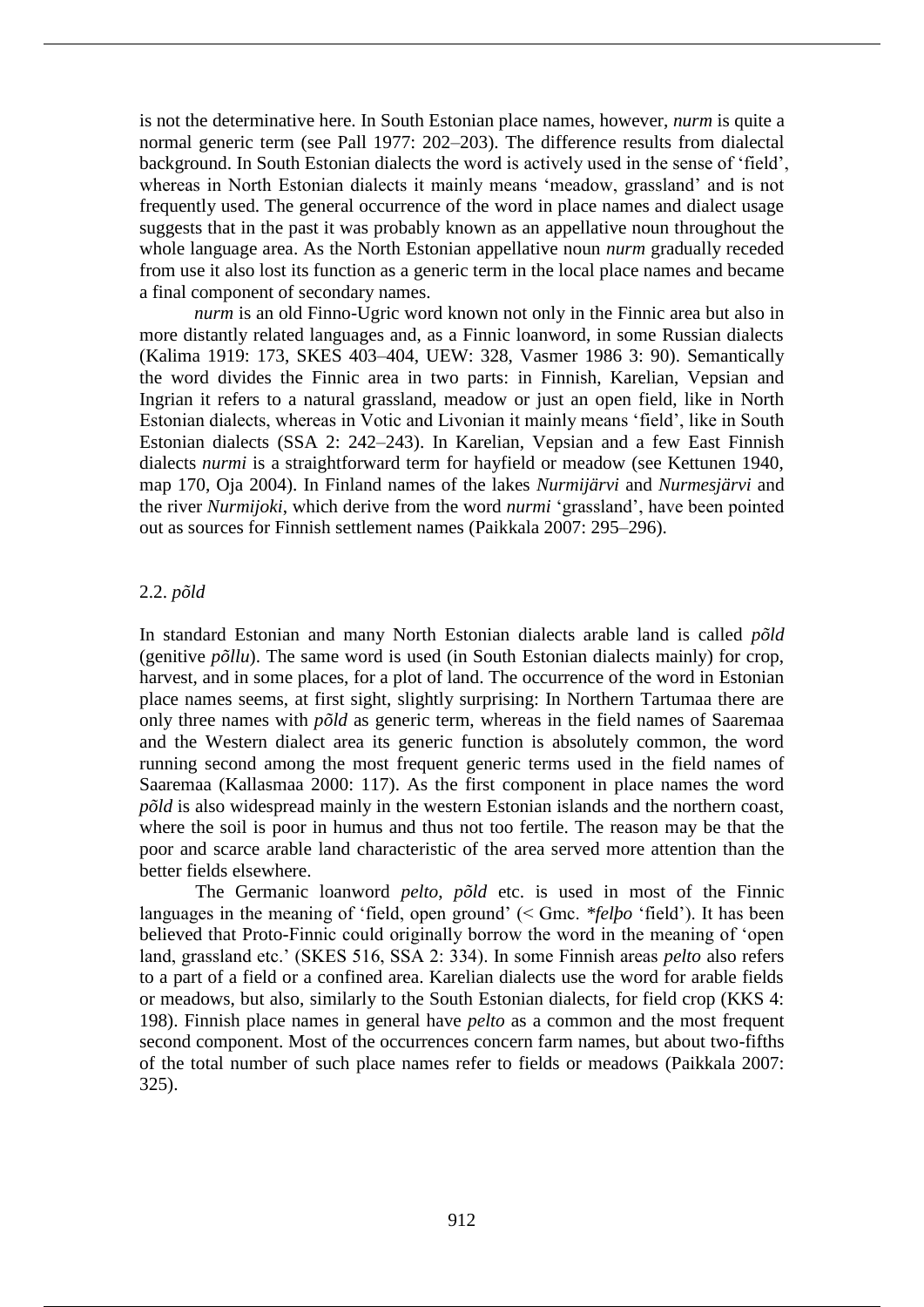#### 2.3. *väli*

The noun *väli* (genitive *välja*, *väĺlä*) is also used all over Estonia. In the Eastern dialect area it means '(arable) field', while in western Estonia it mostly refers to 'grassland', in coastal areas also 'open sea' (cf. the compound words *välimeri*, *väljasmeri*, *väljameri*). As a first component of place names the occurrence of *väli* is more frequent in the north-western part of Estonian mainland and in the western islands and less frequent in the western and southern parts of the mainland. Towards the west (the North-Estonian Central dialect and the Western dialect) this generic term means 'grassland', whereas towards the east, beginning from the easternmost parishes of the Western dialect area it occurs as a generic term in field names (Kallasmaa 2003: 71). There are, however, a few reports of the word having earlier been used for arable fields in western Estonia as well.

In all Finnic languages *väli*, *väljä*, *väĺla* and other words with the same stem denote concepts associated with openness, open spaces, unreserved state etc. Like in Estonian names we find *väljä* meaning 'open space, open country, field, grassland, arable field, open sea' in some Southwest Finnish place names, but this is believed to be evidence of Estonian influence. Although the appellative noun *väljä* is also used in Ingrian and in the Karelian Isthmus, above all in the islands of the Gulf of Finland and the coastal zone, there is no trace of them in the local place names (Nissilä 1967: 292– 293).

#### 3. Change of words and names

Due to the conservative nature of place names they may have preserved affixes and other morphological elements that are vanishing from the common language or dialects, as well as words currently used in a quite different meaning. In Estonian place names, for example, the final component *pere* (currently meaning 'family') occurs in the area north of the imaginary Pärnu–Narva line, where one of the earlier meanings of the noun *pere* was 'farm' (Pall 1977: 219). Also, place names may preserve traces of words that have vanished from Estonian, but survive in cognate languages. For example the Estonian village name *Malda* has no perfect match among Estonian nouns, the closest being Est. *mald* : *mallu*, *malla* 'patient, mild, steady'. In Finnish, however, we find the words *malto*, meaning inter alia 'place with still waters' and *maltovesi* 'still place without flow', cf. Olonec Karelian *maldo* 'still place in a river'. Derivatives from *malto* can be found in Finnish place names, mostly in the water names of the historical Häme and Karelian areas, but also of Western Finnish dialects. The Estonian village of *Malda* is located in the place where the stream of *Malda* flows into the Audru River. Although *Malda* may originally also have been the name of the brook, there is no proof of it (Kallasmaa 2011: 35).

Landscape terms occurring in place names often challenge us with homonymy. For example the Estonian noun *allikas* : *allika* 'spring, source', which earlier used to be *h*-initial, tends to get mixed up with the borrowed personal name *Hallik*, *Hallick*, thus in older place names it is impossible to ascertain which of the two is the right source. A further complication is added by earlier word boundaries. For example the word *laan*/*laas : laane* is used in the meanings 'great dense (coniferous) forest', 'field, (open) land', 'low (woody) land', 'low watery land; puddle', 'forest meadow' in Estonian dialects (EMS IV (19): 768−769). Place names are usually explained on the basis of local semantics, but most of their first components have hidden their original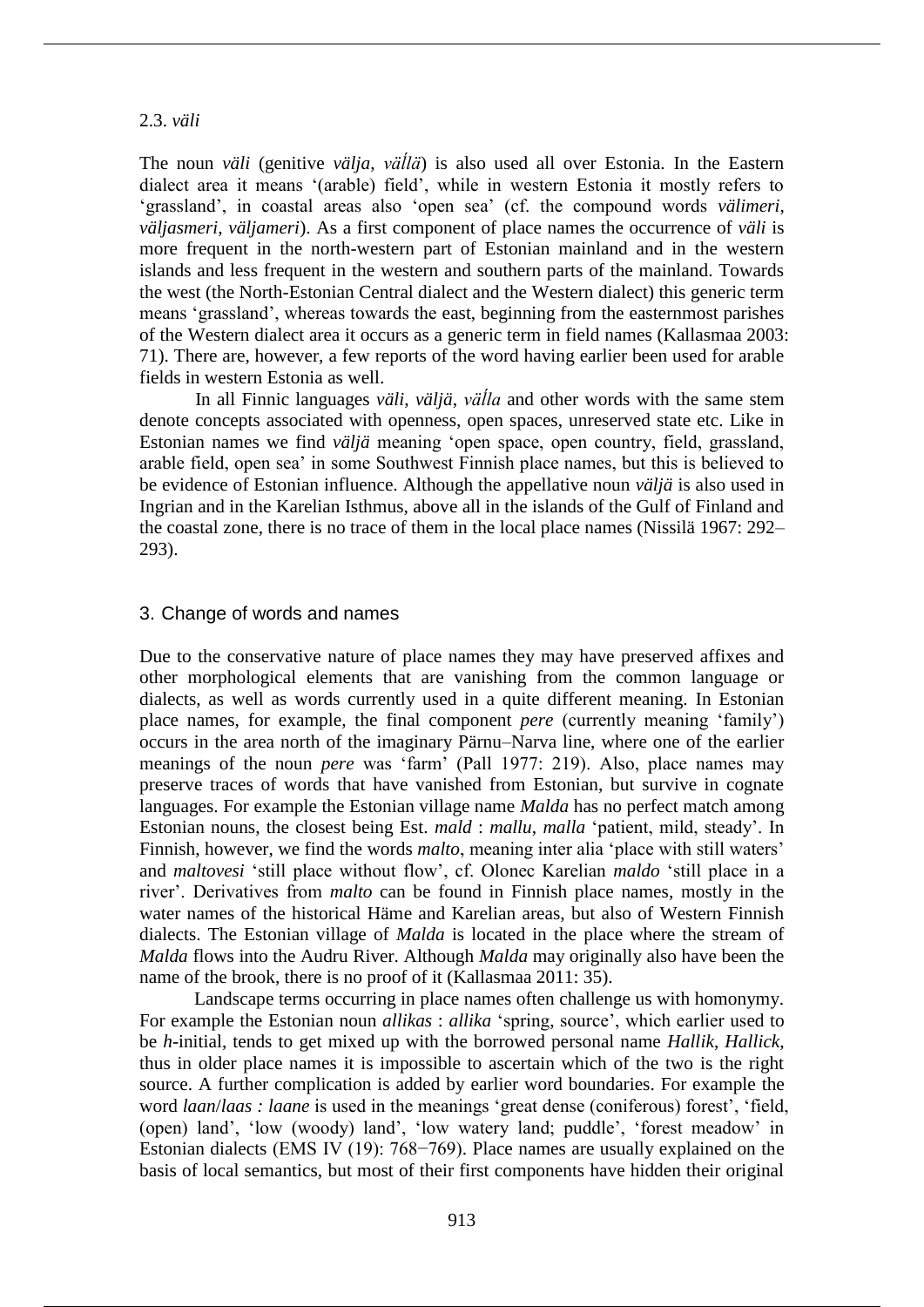semantic nuances by nowadays. We can only state that names beginning with *Laane*are more frequent in the eastern half of Estonia. The possible meanings of the word, however, differ quite radically ('dense forest' vs. 'open land'). If the age of the names is unknown, we have to be satisfied with a more general, dialectological explanation. What we know by now is that 70−80 years ago *Laane* was a fashionable name indeed. As a result, many old names that were phonetically close to *Laane* became subject to folk etymologization and were recorded in documents as *Laane*-initial. This way the village of *Lannametsa* was officially renamed as *Laanemetsa*, even though *laas/laan*  has a quite different stem than *land* : *lannu* 'puddle; (overgrown) lake; low watery ground' (EMS IV (20): 902).

# 4. Conclusion

A comparison of the areal distributions of a word and its meanings in Estonian dialects and place names reveals partly coincidence with intriguing differences. In some Estonian dialects the words *nurm*, *põld* and *väli* denote arable land or field, while in some others they refer to a meadow, grassland etc. Dialectal semantic differences usually survive in the local place names. The meanings of *nurm*, for example, differentiate between the North Estonian and South Estonian dialects, while the South Estonian use of the word resembles that of Livonian and Votic, and the North Estonian use tends to that of Northern Finnic languages. Also, a semantic boundary is revealed in place names: In southern Estonia *nurm* occurs as the generic term in many field names, in northern Estonia, however, it mainly occurs in farm and village names (earlier probably also in meadow names). In the Western and Island dialects area it is common that the generic term in field names is *põld,* while its eastern counterpart in the North Estonian dialect area is *väli.* The use of the word *väli*  in Estonian dialects and cognate languages suggests that earlier it could also be used in the field names of western Estonia.

A comparison of the material with that of cognate languages has helped to further specify the areal distribution and meanings of dialect words (e.g. *nurm*, *põld*, *väli*) and of the place names containing those words, as well as to pinpoint some historical changes (e.g. *pere*, *Malda*). Names standing out from the local dialectal background may either be transferred names eloquent of resettlement, or recent farm names taken from standard language as the more prestigious variant. Sometimes meanings may get mixed due to homonymy.

#### **Note**

 $1$  The study has been funded by the Estonian Ministry of Education and Research (SF0050037s10) and Estonian Science Foundation (ETF9367).

### References

# **A. Dictionaries**

**Itkonen, E., Toivonen, Y. H. and Joki, A. J. 1955–1981.** *Suomen kielen etymologinen sanakirja.* (Lexica Societatis Fenno-Ugricae XII.) Helsinki: Suomalais-Ugrilainen Seura. (SKES)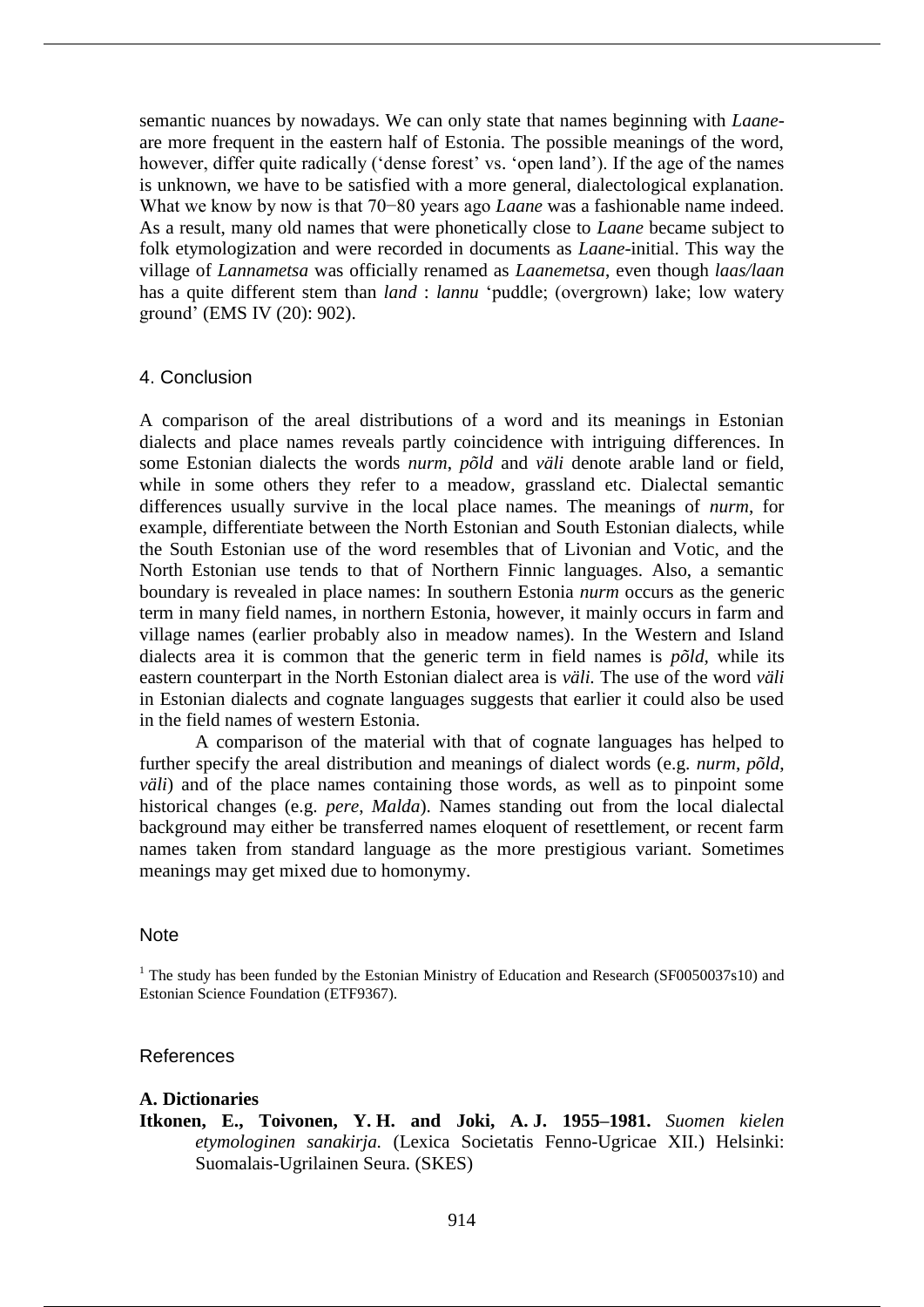- **Kalvik, M-L., Kendla, M., Oja, V., Tirkkonen, M-E., Viikberg, J. (eds.) 2007– 2008.** *Eesti murrete sõnaraamat* IV, Fascicles 19–20. Tallinn: Eesti Teaduste Akadeemia, Eesti Keele Instituut. (EMS)
- **Koponen, R. (ed.) 1993.** *Karjalan kielen sanakirja* 4. (Lexica Societatis Fenno-Ugricae XVI. Kotimaisten kielten tutkimuskeskuksen julkaisuja 25.) Helsinki: Suomalais-Ugrilainen Seura. (KKS)
- **Kulonen, U.-M. (ed.) 1995–2000.** *Suomen sanojen alkuperä*. Etymologinen sanakirja 2–3. (Suomalaisen Kirjallisuuden Seuran Toimituksia 556. Kotimaisten kielten tutkimuskeskuksen julkaisuja 62.) Helsinki: Suomalaisen Kirjallisuuden Seura. (SSA)
- **Rédei, K. 1988.** *Uralisches etymologisches Wörterbuch*. Wiesbaden: Harrassowitz. (UEW)
- **Фасмер, M. 1986.** *Этимологический словарь русского языка* 1–4. Перевод с немецкого и дополнения О. Н. Трубачева. Под редакцией и с предисловием Б. А. Ларина. (Second edition) Москва: Прогресс (Vasmer).
- **B. Other literature**
- **Ariste, P. 1938.** 'Ortnamnen i Pühalepa och Reigi socknar på Dagö.' In *Svio-Estonica. Akadeemilise Rootsi-Eesti Seltsi väljaanne* 5. Lund: Lundequistska bokhandeln, 5–57.
- **Kalima, J. 1919.** *Die ostseefinnischen Lehnwörter im Russischen*. (Suomalais-Ugrilaisen Seuran Toimituksia XLIV.) Helsinki: Suomalais-Ugrilainen Seura.
- **Kallasmaa, M. 1996, 2000.** *Saaremaa kohanimed* I, II. Tallinn: Eesti Keele Instituut.
- **Kallasmaa, M. 2003.** *Läänemurde loodus- ja viljelusnimed*. Tallinn: Eesti Keele Sihtasutus.
- **Kallasmaa, M. 2010.** *Hiiumaa kohanimed*. Ed. E. Ross. Tallinn: Eesti Keele Sihtasutus.
- **Kallasmaa, M. 2011.** 'Ununenud sõnad kohanimedes.' *Oma Keel* 1: 33–36.
- **Kettunen, L. 1940.** *Suomen murteet* III, A. *Murrekartasto*. (Suomalaisen Kirjallisuuden Seuran toimituksia 188.) Helsinki: Suomalaisen Kirjallisuuden Seura.
- **Kettunen, L. 1955.** *Etymologische Untersuchung über estnische Ortsnamen*. (Suomalaisen Tiedeakademian Toimituksia, B 90, 1.) Helsinki: Suomalaisen Kirjallisuuden Seura.
- **Kiviniemi, E. 1971.** *Suomen partisiippinimistöa. Ensimmäisen partisiipin sisältävät henkilön- ja paikannimet.* (Suomalaisen Kirjallisuuden Seuran Toimituksia 295.) Helsinki: Suomalaisen Kirjallisuuden Seura.
- **Nissilä, V. 1967.** 'Virolaisia kosketuksia suomen nimistössä' *Kalevalaseuran vuosikirja* 47: 283−302.
- **Oja, V. 2004.** 'Niitty; heinamaa.' In T. Tuomi and S. Suhonen (eds.), *Atlas Linguarum Fennicarum. Itämerensuomalainen kielikartasto. Läänemeresoome keeleatlas. Ostseefinnischer Sprachatlas. Лингвистический атлас прибалтийско-финских языков*.. (Suomalaisen Kirjallisuuden Seuran Toimituksia 800. Kotimaisten kielten tutkimuskeskuksen julkaisuja 118.) Helsinki: Suomalaisen Kirjallisuuden Seura, 385–388. (ALFE 1)
- **Pall, V. 1969, 1977.** *Põhja-Tartumaa kohanimed*. Tallinn: Valgus.
- **Paikkala, S. (ed.) 2007.** *Suomalainen paikannimikirja*. (Kotimaisten kielten tutkimuskeskuksen julkaisuja 146.) Helsinki: Karttakeskus.